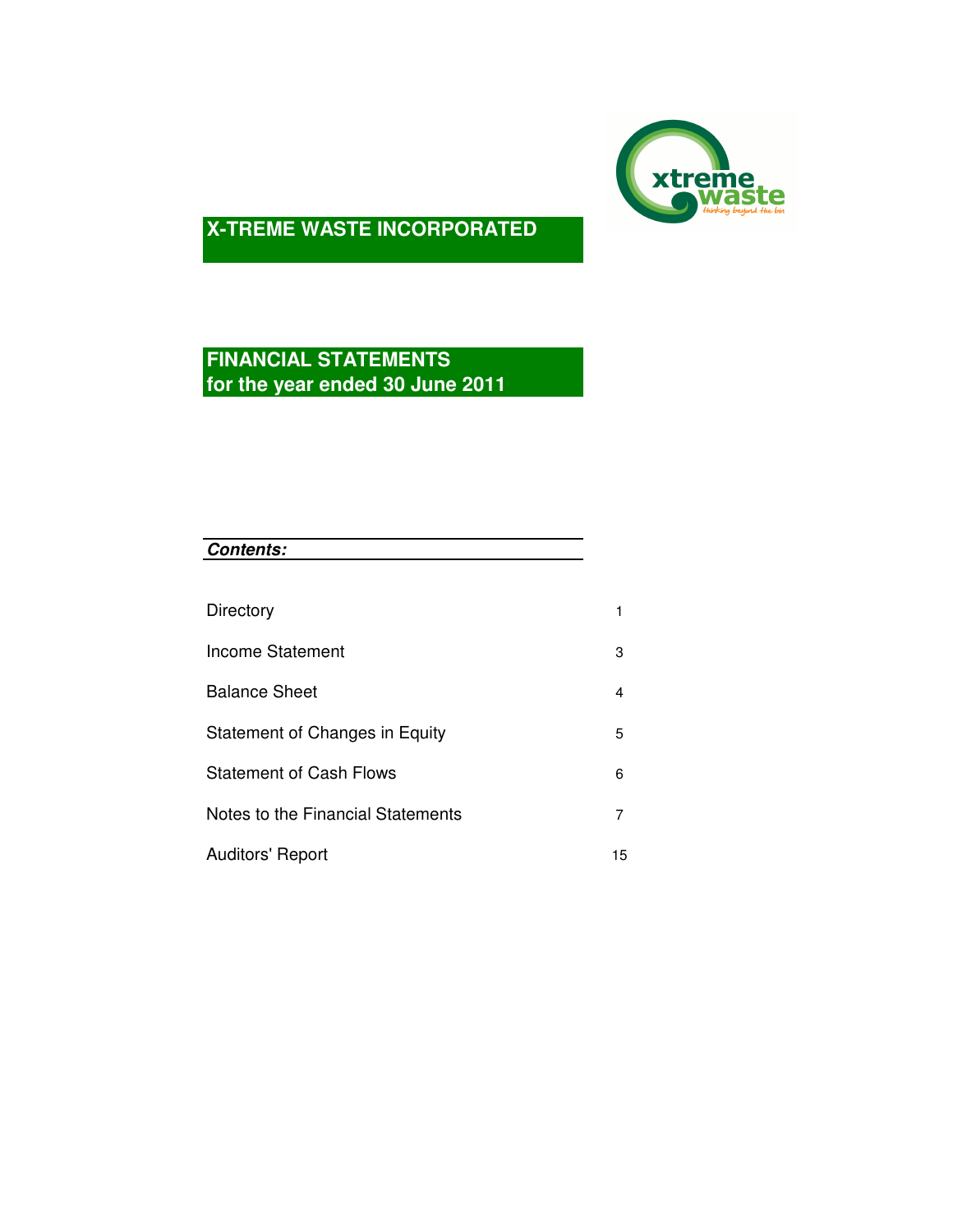**Directory for the year ended 30 June 2011** 



**Entity: Incorporated Society** 

**Incorporated:** 31<sup>st</sup> May 2000

**Registered:** 30<sup>th</sup> June 2008

**Registration Number:** CC34145

**Tax Status:** Charitable Status

**Nature of Business: Nature of Business: Zero Waste - Community-based** 

education and management of recyclable resources to minimise waste to landfill

**Address:** P.O. Box 153 Whaingaroa Raglan

**Accountant: Bizworx Consultancy Limited** Chartered Accountants Raglan

**Auditor:** John Mills Hamilton

**Bank:** ASB Bank Anglesea Clinic Branch

> Westpac Raglan Branch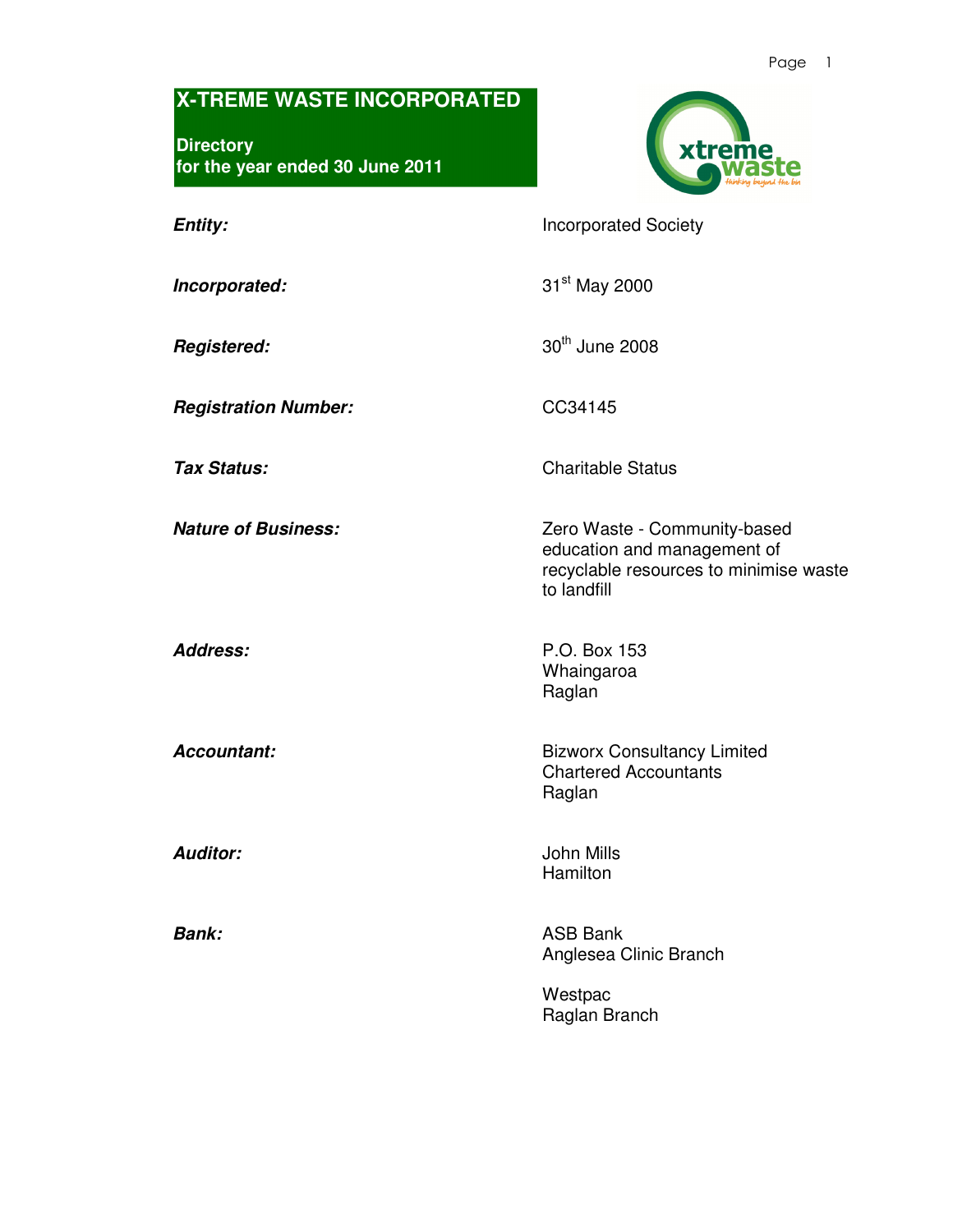**Directory for the year ended 30 June 2011** 



**Name** Position Position Position Position Position held - Term

# **Elected office holders:**

| Jacqui Forbes (Raglan) | Chairperson                  | Elected - Full year   |
|------------------------|------------------------------|-----------------------|
| Simon Thomson (Raglan) | <b>Assistant Chairperson</b> | Elected - Full year   |
| Ian Mayes (Raglan)     | Secretary                    | Elected - Full year   |
| Lynne Wilkins (Raglan) | Treasurer                    | Elected - Full year   |
| <b>Nandor Tanczos</b>  | <b>Assistant Treasurer</b>   | Elected - Full year   |
| <b>Lindsey Turner</b>  | <b>Education Rep</b>         | Elected - Full year   |
| <b>Rick Thorpe</b>     | Management Rep               | Elected - Full year   |
| Hinemoa Ranga          | <b>Committee Rep</b>         | Elected - Full year   |
| Liz Stanway            | <b>Minute Secretary</b>      | Appointed - Full year |

### **Management Team as at 30 June 2011:**

| Rick Thorpe    | Co-manager                       |
|----------------|----------------------------------|
| Koko Whitiora  | <b>Operations Manager</b>        |
| Jacqui Forbes  | Co-manager                       |
| Niki Maniapoto | Finance / Administration Manager |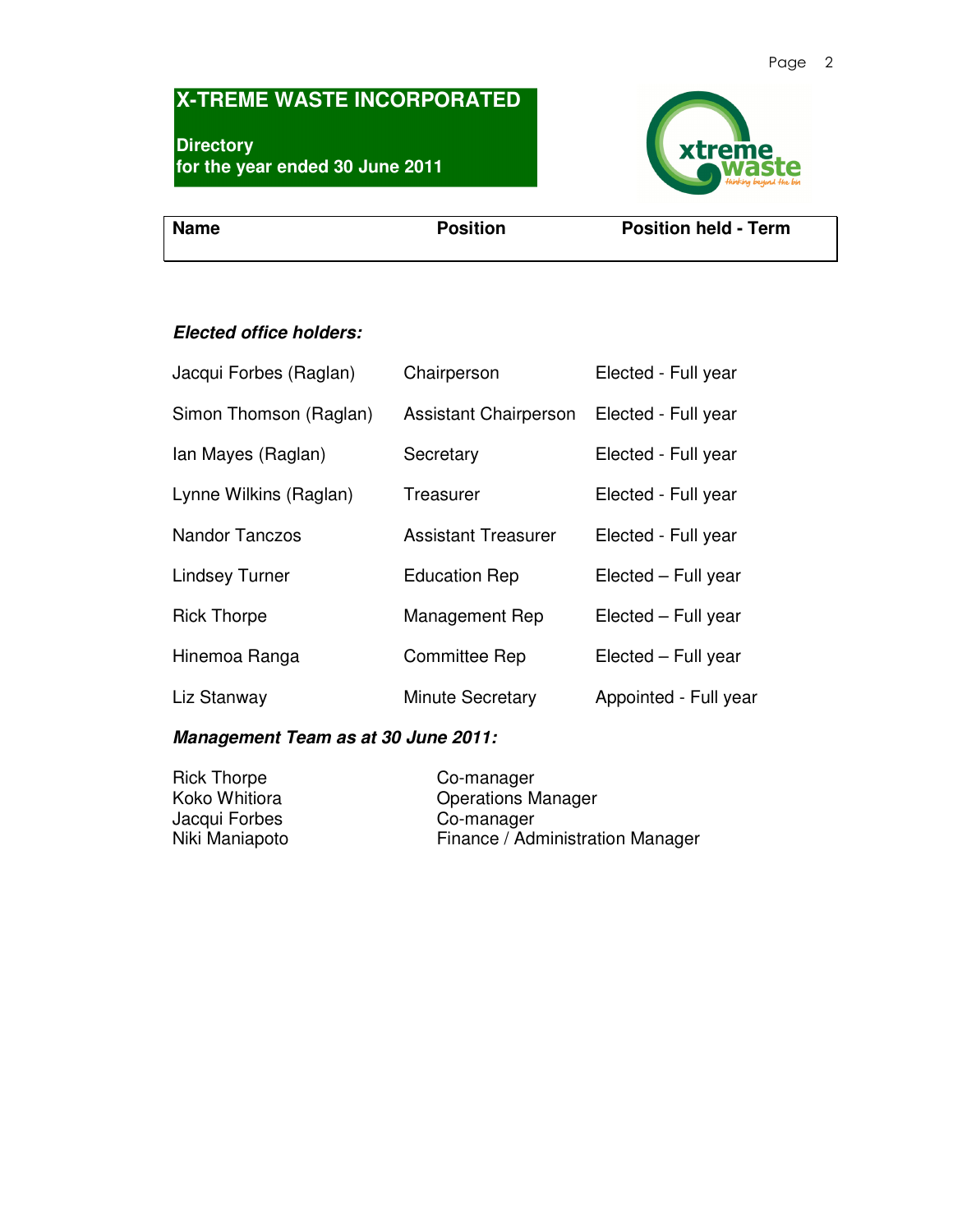### **Income Statement for the year ended 30 June 2011**

|                                          | <b>Notes</b> | 2011<br><b>Actual</b><br>\$ | 2011<br><b>Budget</b><br>\$ | 2010<br><b>Actual</b><br>\$ |
|------------------------------------------|--------------|-----------------------------|-----------------------------|-----------------------------|
| <b>Income</b>                            |              |                             |                             |                             |
| Sales of Products & Services             | 2            | 488,586                     | 471,602                     | 473,654                     |
| Contract Income Waikato District Council | 3            | 421,521                     | 391,606                     | 417,111                     |
| <b>Operating Grants</b>                  | 4            | 100,683                     | 174,240                     | 163,517                     |
| <b>Capital Grants</b>                    | 5            | 8,000                       | 10,000                      | 9,043                       |
| Other Income                             |              | 21,543                      | 11,431                      | 2,658                       |
| <b>Total Income</b>                      |              | 1,040,333                   | 1,058,879                   | 1,065,983                   |

### **Expenditure**

| Administration                 | 6  | 152,790 | 146,204 | 138,473 |
|--------------------------------|----|---------|---------|---------|
| <b>Business Collections</b>    | 15 | 42,711  | 25,044  | 30,763  |
| Depreciation                   | 16 | 76,310  | 66,993  | 75,092  |
| Education                      | 7  | 55,701  | 66,373  | 69,938  |
| Interest Paid                  |    | 11,559  | 16,500  | 16,039  |
| <b>Kerbside Collections</b>    | 12 | 72,767  | 66,123  | 67,100  |
| <b>Miniskips</b>               | 11 | 12,996  | 17,023  | 10,086  |
| Pare Kore                      | 8  | 55,784  | 149,740 | 62,626  |
| <b>Prepaid Bags</b>            | 9  | 99,106  | 92,121  | 98,001  |
| <b>Public Bins</b>             | 13 | 34,133  | 33,054  | 35,899  |
| <b>Refuse Transfer Station</b> | 10 | 382,267 | 381,746 | 351,806 |
| Research & Development         |    | 20,970  |         |         |
| <b>Rural Recycling</b>         | 14 | 758     | 12,598  | 9,174   |
| <b>Vehicle Running Costs</b>   |    | 47,306  | 50,000  | 46,655  |
|                                |    |         |         |         |

**Total Expenditure 1,123,519 1,065,158 1,011,652** 

# **Net Operating Surplus (Deficit) ( 24,825 ) ( 64,640 ) 54,331**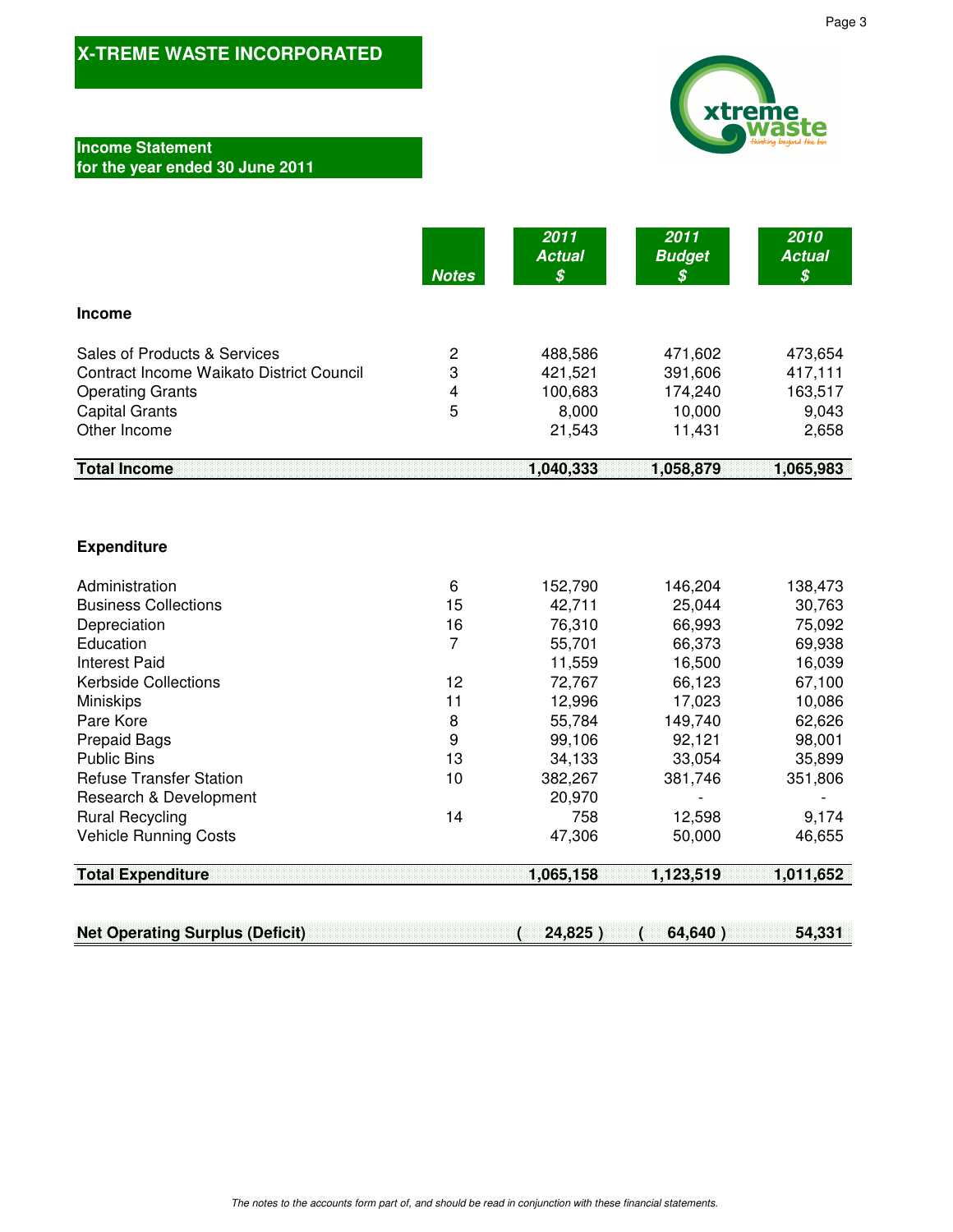| <b>Balance Sheet</b><br>as at 30 June 2011                                                                                                                              |                      |                                       |                                       |                                      |
|-------------------------------------------------------------------------------------------------------------------------------------------------------------------------|----------------------|---------------------------------------|---------------------------------------|--------------------------------------|
|                                                                                                                                                                         | <b>Notes</b>         | 2011<br><b>Actual</b><br>\$           | 2011<br><b>Budget</b><br>\$           | 2010<br><b>Actual</b><br>\$          |
| <b>Current Assets</b>                                                                                                                                                   |                      |                                       |                                       |                                      |
| Cash & Bank<br>Inventory<br><b>Accounts Receivable</b><br>Prepayments                                                                                                   | 17<br>18<br>19<br>20 | 85,910<br>15,512<br>136,147<br>8,986  | 51,964<br>11,500<br>113,000<br>10,000 | 99,348<br>11,565<br>112,841<br>9,660 |
| <b>Total Current Assets</b>                                                                                                                                             |                      | 246,555                               | 186,464                               | 233,414                              |
| <b>Current Liabilities</b>                                                                                                                                              |                      |                                       |                                       |                                      |
| <b>Accounts Payable</b><br><b>Grants Received in Advance</b><br><b>GST Accrued</b><br>Prometheus Loans Current portion                                                  | 21<br>22             | 138,490<br>11,500<br>13,678<br>49,988 | 98,000<br>25,000<br>15,000<br>48,000  | 96,675<br>23,500<br>12,629<br>41,034 |
| <b>Total Current Liabilities</b>                                                                                                                                        |                      | 213,656                               | 186,000                               | 173,838                              |
| <b>Working Capital</b>                                                                                                                                                  |                      | 32,899                                | 464                                   | 59,576                               |
| <b>Non-Current Assets</b>                                                                                                                                               |                      |                                       |                                       |                                      |
| Property, Plant & Equipment                                                                                                                                             | 16                   | 160,487                               | 155,857                               | 212,850                              |
| <b>Total Non-Current Assets</b>                                                                                                                                         |                      | 160,487                               | 155,857                               | 212,850                              |
| <b>Non-Current Liabilities</b>                                                                                                                                          |                      |                                       |                                       |                                      |
| Prometheus Loans Term portion                                                                                                                                           | 22                   | 43,250                                | 46,000                                | 97,465                               |
| <b>Total Non-Current Liabilities</b>                                                                                                                                    |                      | 43,250                                | 46,000                                | 97,465                               |
|                                                                                                                                                                         |                      |                                       |                                       |                                      |
| <b>Net Assets &amp; Liabilities</b>                                                                                                                                     |                      | 150,136                               | 110,321                               | 174,961                              |
| For and on behalf of the Executive Members of X-treme Waste Incorporated who approved and authorised<br>the issue of these financial statements on the date show below: |                      |                                       |                                       |                                      |
|                                                                                                                                                                         |                      |                                       |                                       |                                      |
|                                                                                                                                                                         |                      |                                       |                                       | <b>Position</b>                      |

**……………………………….…………………………………….…Date**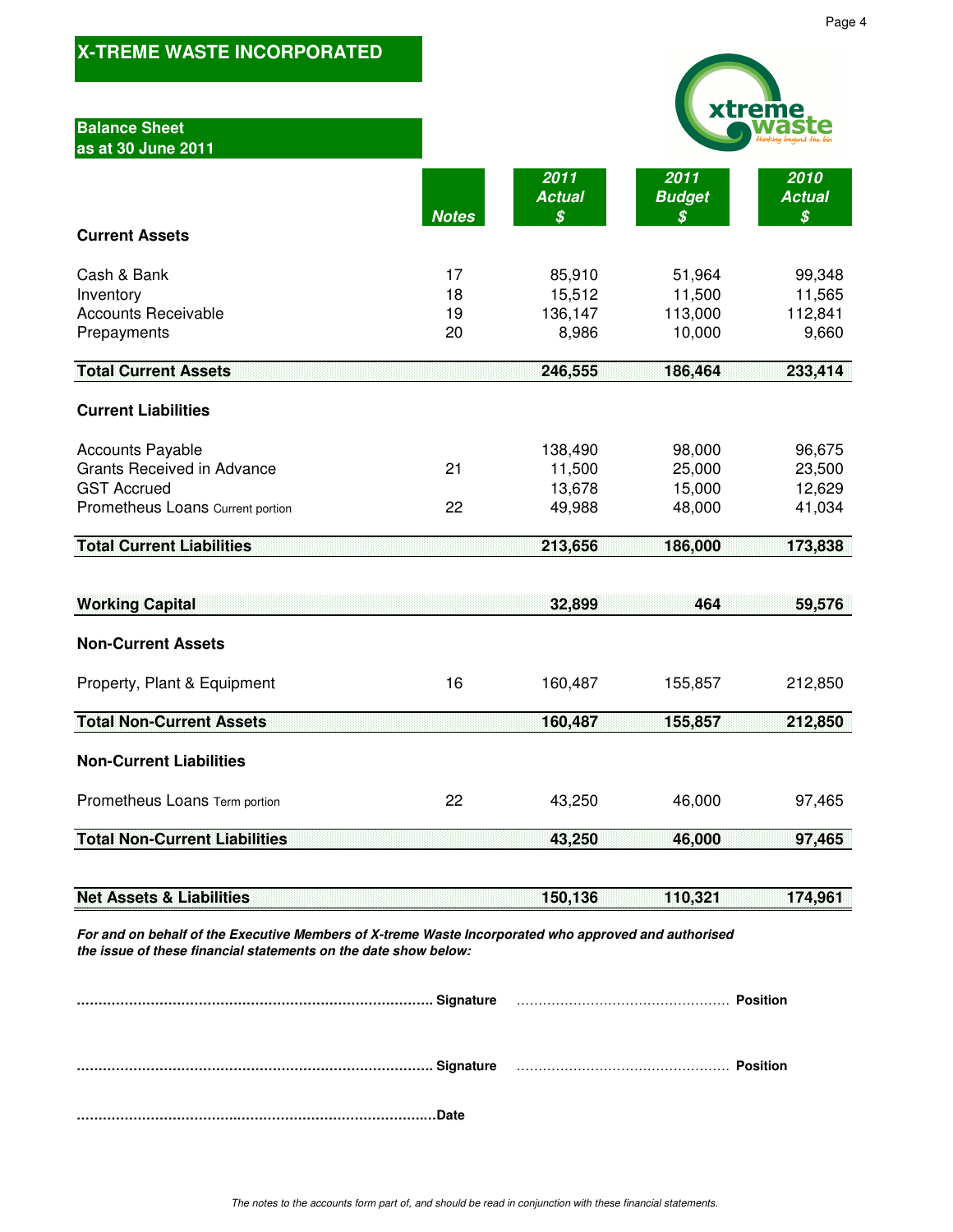

|                        |  |  |  |  |  |  |  |  |  |  |  |  |  |  |  |  |  |  |  |  |  |  |  |  | 150,136 |  |  |  |  |  |  |  | 110,321 |  |  |  |  |  |  |  |         |  |
|------------------------|--|--|--|--|--|--|--|--|--|--|--|--|--|--|--|--|--|--|--|--|--|--|--|--|---------|--|--|--|--|--|--|--|---------|--|--|--|--|--|--|--|---------|--|
| <b>Closing Balance</b> |  |  |  |  |  |  |  |  |  |  |  |  |  |  |  |  |  |  |  |  |  |  |  |  |         |  |  |  |  |  |  |  |         |  |  |  |  |  |  |  | 174,961 |  |
|                        |  |  |  |  |  |  |  |  |  |  |  |  |  |  |  |  |  |  |  |  |  |  |  |  |         |  |  |  |  |  |  |  |         |  |  |  |  |  |  |  |         |  |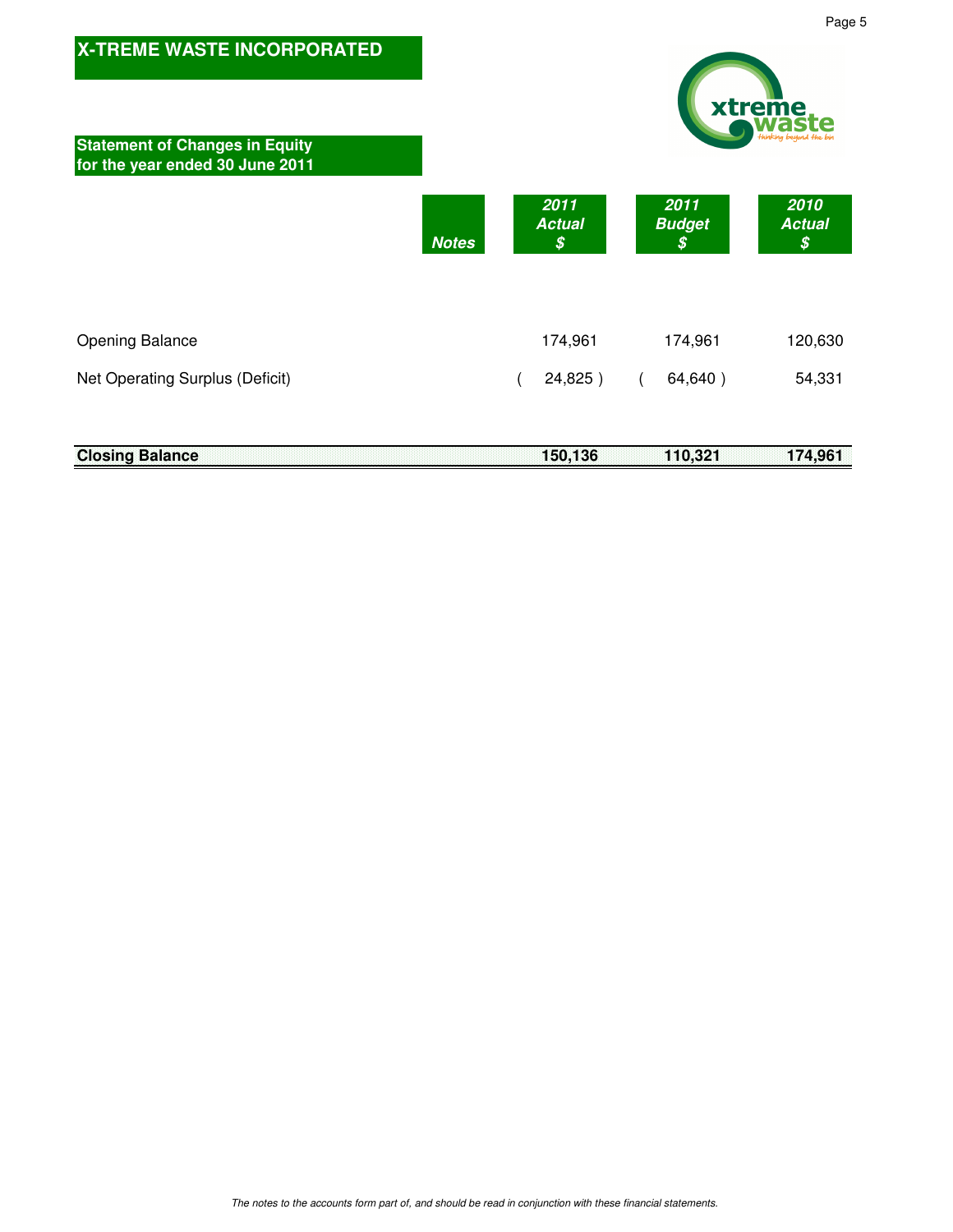| <b>X-TREME WASTE INCORPORATED</b>                                                               |                               | Page 6                        |
|-------------------------------------------------------------------------------------------------|-------------------------------|-------------------------------|
| <b>Statement of Cash Flows</b><br>for the year ended 30 June 2011                               |                               |                               |
| <b>Notes</b>                                                                                    | 2011<br><b>Actual</b><br>\$   | 2010<br><b>Actual</b><br>\$   |
| <b>Cash Flow from Operating Activities</b><br>Cash was provided from:                           |                               |                               |
| Sales of Products & Services<br><b>Operating Grants &amp; Subsidies</b><br><b>Other Sources</b> | 884,842<br>102,642<br>21,543  | 888,886<br>145,275<br>2,658   |
|                                                                                                 | 1,009,027                     | 1,036,819                     |
| Cash was applied to:                                                                            |                               |                               |
| Suppliers<br><b>Employees &amp; Contractors</b><br><b>GST</b>                                   | 340,541<br>609,765<br>(1,049) | 314,990<br>603,971<br>(5,068) |
|                                                                                                 | 949,257                       | 913,893                       |
| Net cash inflow (outflow) from operating activities<br>20                                       | 59,770                        | 122,926                       |
|                                                                                                 |                               |                               |
| Cash flow from investing activities                                                             |                               |                               |
| Cash was provided from:                                                                         |                               |                               |
| Capital grants received (applied)                                                               | (4,000)                       | (8,500)                       |
|                                                                                                 | (4,000)                       | 8,500<br>H                    |
| Cash was applied to:                                                                            |                               |                               |
| Property, Plant & Equipment Acquisitions<br>Reducing loans                                      | 23,947<br>45,261              | 51,998<br>40,991              |
|                                                                                                 |                               |                               |
|                                                                                                 | 69,208                        | 92,989                        |
| Net cash inflow (outflow) from investing activities                                             | 73,208)                       | 101,489)                      |
| Net increase (decrease) in cash held<br><b>Plus Opening Balance</b>                             | (13, 438)<br>99,348           | 21,437<br>77,911              |
| Cash at 30 June                                                                                 | 85,910                        | 99,348                        |
| Reconciliation of closing cash to Statement of Financial Position                               |                               |                               |
| <b>WestpacTrust Cheque Account</b>                                                              | 24,200                        | 34,891                        |
| <b>ASB Investment Account</b><br>Cash on Hand                                                   | 61,002<br>708                 | 64,312<br>145                 |
| 57<br>Cash at 30 June                                                                           | 85,910                        | 99,348                        |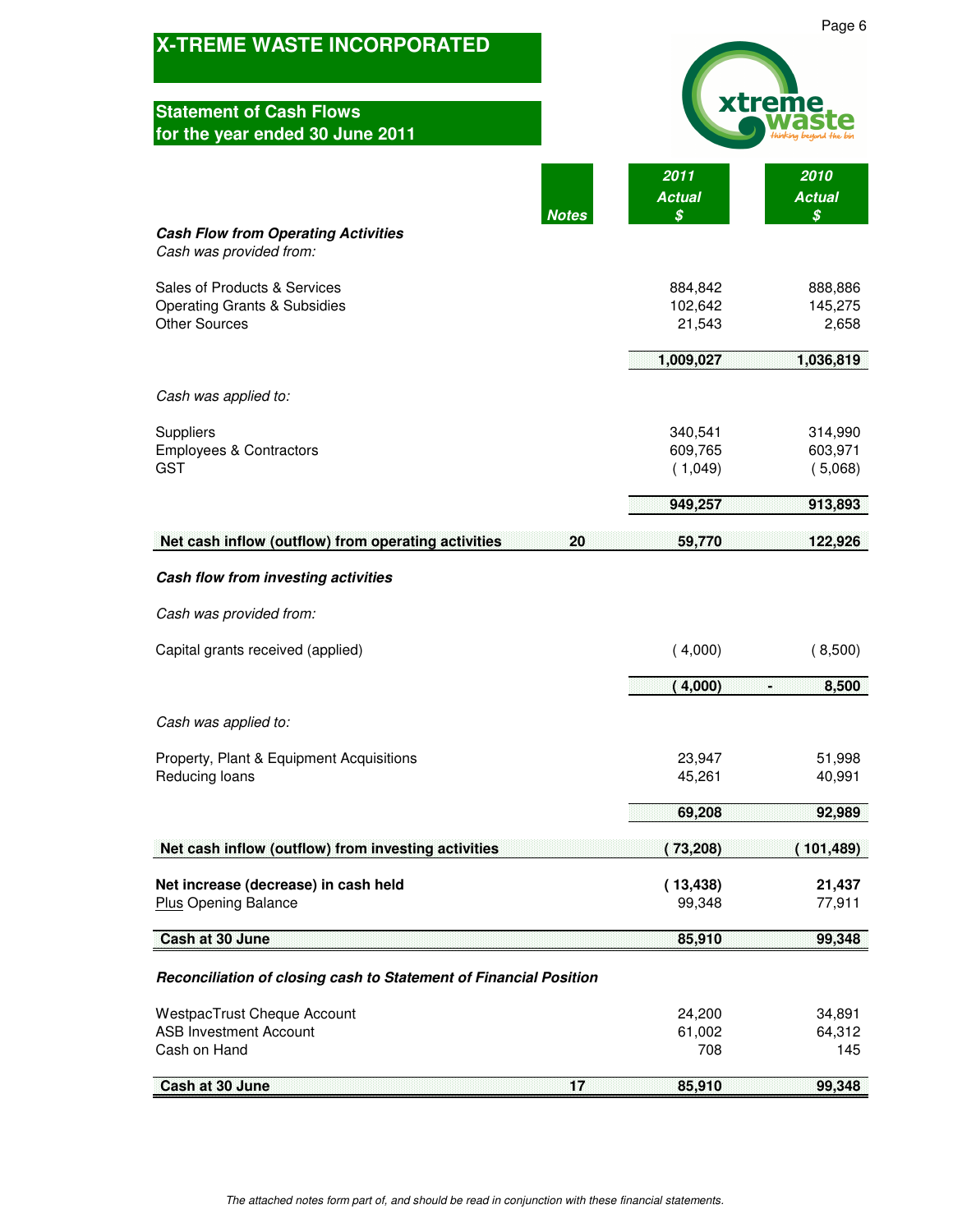# **Notes to the Accounts for the year ended 30 June 2011**



#### **1. STATEMENT OF ACCOUNTING POLICIES**

#### **Entity Reporting**

These financial statements are for X-treme Waste Incorporated.

X-treme Waste Inc is registered under the Incorporated Societies Act 1908. The purpose of the organisation is:

- To contract from the Waikato District Council (WDC) the management of the current Raglan Transfer Station (RTS)
- To develop recycling facilities at the RTS
- To contract from WDC the kerbside pickup collection of all waste
- To initiate a kerbside recycle collection for the Raglan urban and rural communities
- To establish and service recycling drop-off points
- To develop and implement a waste management education strategy for the Raglan Community
- To offer a service to cater for the waste management needs of our business community
- To generate long-term community employment initiatives through better utilisation of the community's waste stream
- To assist in the on-going development of zero-waste initiatives at local and national levels
- To assist people interested in learning from the Raglan model

#### **Differential Reporting**

The Incorporated Society qualifies for differential reporting as it is not publicly accountable, and is not large as defined in the Framework for Differential Reporting. X-treme Waste Incorporated has taken advantage of all available differential reporting exemptions, except those in respect of FRS-10 Statements of Cash Flows.

#### **Measurement Base**

The accounting principles recognised as appropriate for the measurement and reporting of financial performance and financial position on a historical cost basis are followed by X-treme Waste Inc.

These financial statements have been prepared in accordance with generally accepted accounting practice in New Zealand. For this purpose X-treme Waste Inc has designated itself as a public benefit entity.

The information is presented in New Zealand dollars.

#### **Specific Accounting Policies**

The following specific accounting policies that materially affect the measurement of financial performance and the financial position have been applied.

#### **(a) Revenue**

Income from the sale of products and services is recognised when it is received or falls due. Fund-raising and unconditional donations or koha are recognised when received. Grants received are recognised in operating revenue, unless specific conditions attach to a grant and repayment of the grant is required where these conditions are not met. In these cases, the grant is treated as a liability until the conditions are met.

#### **(b) Accounts Receivable**

Accounts Receivable are stated at their anticipated realisable value.

#### **(c) Property, Plant & Equipment**

Property, plant and equipment are recorded at cost less accumulated depreciation.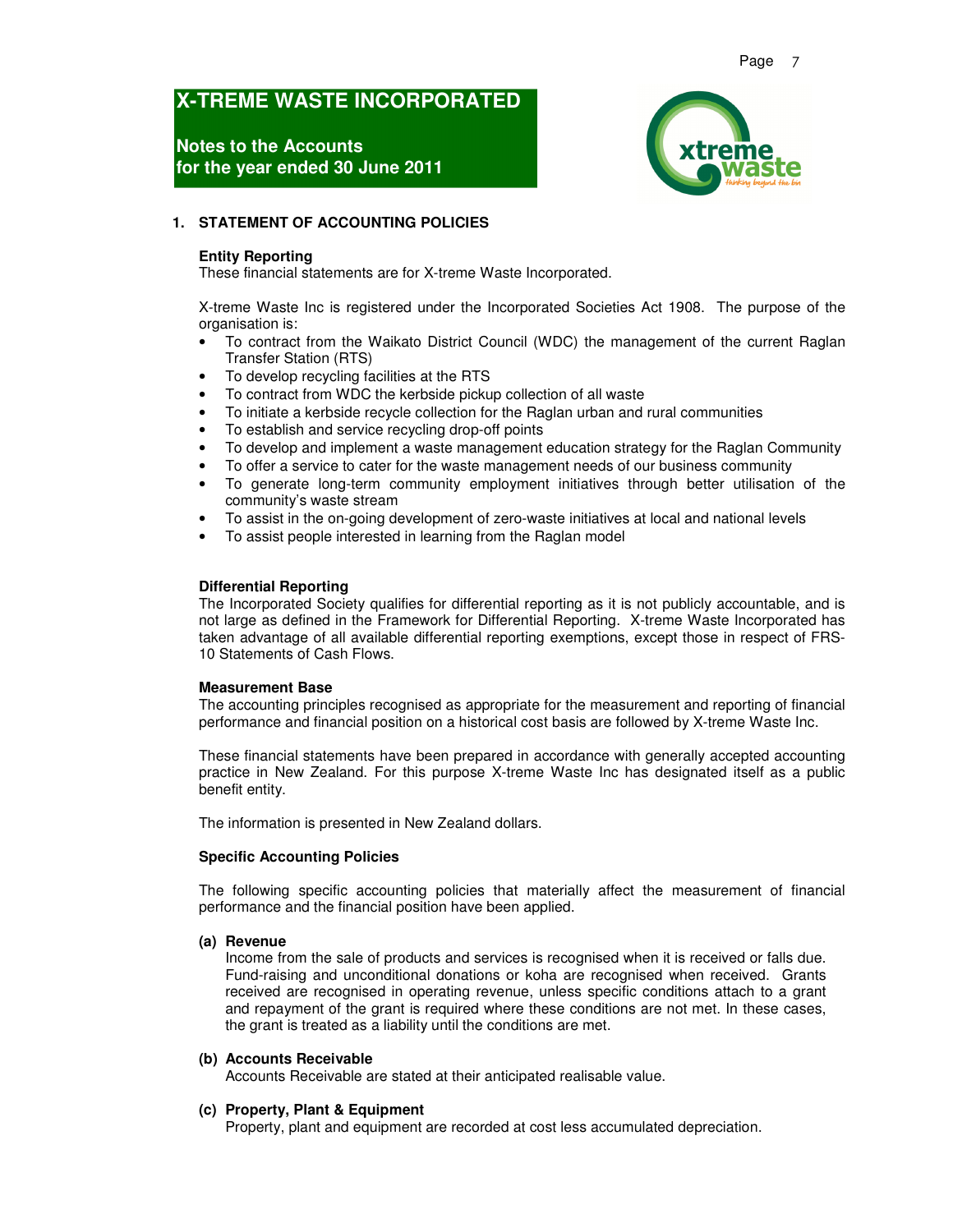### **Notes to the Accounts for the year ended 30 June 2011**



#### **(d) Depreciation**

Depreciation has been calculated to allocate the cost or valuation of assets over their estimated useful lives, at the following rates:

| Office Plant & Equipment    | 33.3% SL            |
|-----------------------------|---------------------|
| Site Plant & Equipment      | 20% SL and 33.3% SL |
| <b>Recycling Containers</b> | 12.5% SL            |
| <b>Buildings</b>            | 4% SL and 12.5% SL  |
| Vehicles                    | 20% SL              |

#### **(e) Inventories**

Inventory of materials on hand has been carried out at the lower of cost or net realisable value. The following has been applied in these financial statements:

Prepaid bag stocks for resale Cost Mulch Net realisable value Recyclables (plastic, wood, metal, paper, glass, and pre-loved items) Net realisable value

Inventory of materials on hand that have no resale value but incur costs relating to storage, transport, and landfill charges, has not been accounted for in these financial statements, as collection of waste material with no resale value is regarded as a service.

#### **(f) Income Tax**

X-treme Waste Inc has charitable status, and is therefore not obliged to pay income tax on its current activities.

#### **(g) Goods and Services Tax (GST)**

The financial statements have been prepared on a GST exclusive basis. All items in the Statement of Financial Performance, together with Inventories and Fixed Assets, have been recorded exclusive of GST. Accounts Receivable and Accounts Payable are recorded in the Statement of Financial Position inclusive of GST. GST owing to or by the entity at balance date is recorded in the Statement of Financial Position, and has been determined on an accruals basis.

#### **(h) Financial Instruments**

Financial instruments in the statement of financial position include cash balances, receivables and payables.

#### **(i) Cash flows**

For the purpose of the statement of cash flows, cash includes cash on hand, deposits held at call with banks, and investments in money market instruments, net of bank overdrafts.

#### **(j) Budget Figures**

The budget figures are extracted from the Trust budget that was approved by the Trustees at the beginning of the year.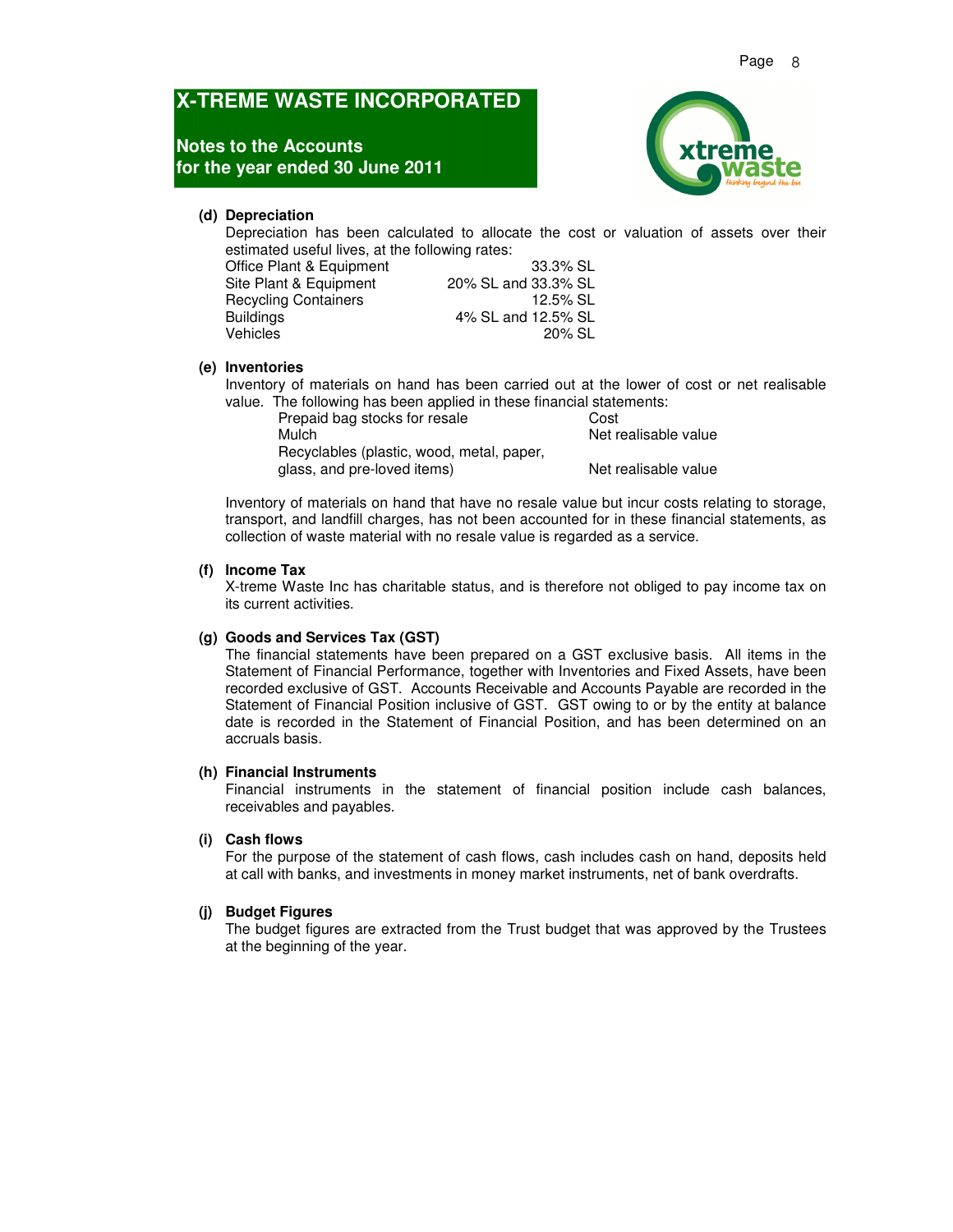# **Notes to the Accounts for the year ended 30 June 2011**



#### **(k) Investments**

Short-term bank deposits are classified as held to maturity. They are measured at amortised cost using the effective interest method, ie interest is accounted for as it is earned.

#### **(l) Employee Entitlements – Salary Accruals**

Leave entitlements are accrued for employees. Entitlements comprise:

- Annual leave (holiday pay)
- Sick leave

An accrual has been made for annual leave. No accrual has been made for sick leave entitlements for the employees concerned. The effect is not considered to be material.

#### **(m) Changes in Accounting Policies**

There have been no changes to accounting policies during the year. The application of accounting policies is consistent with previous years.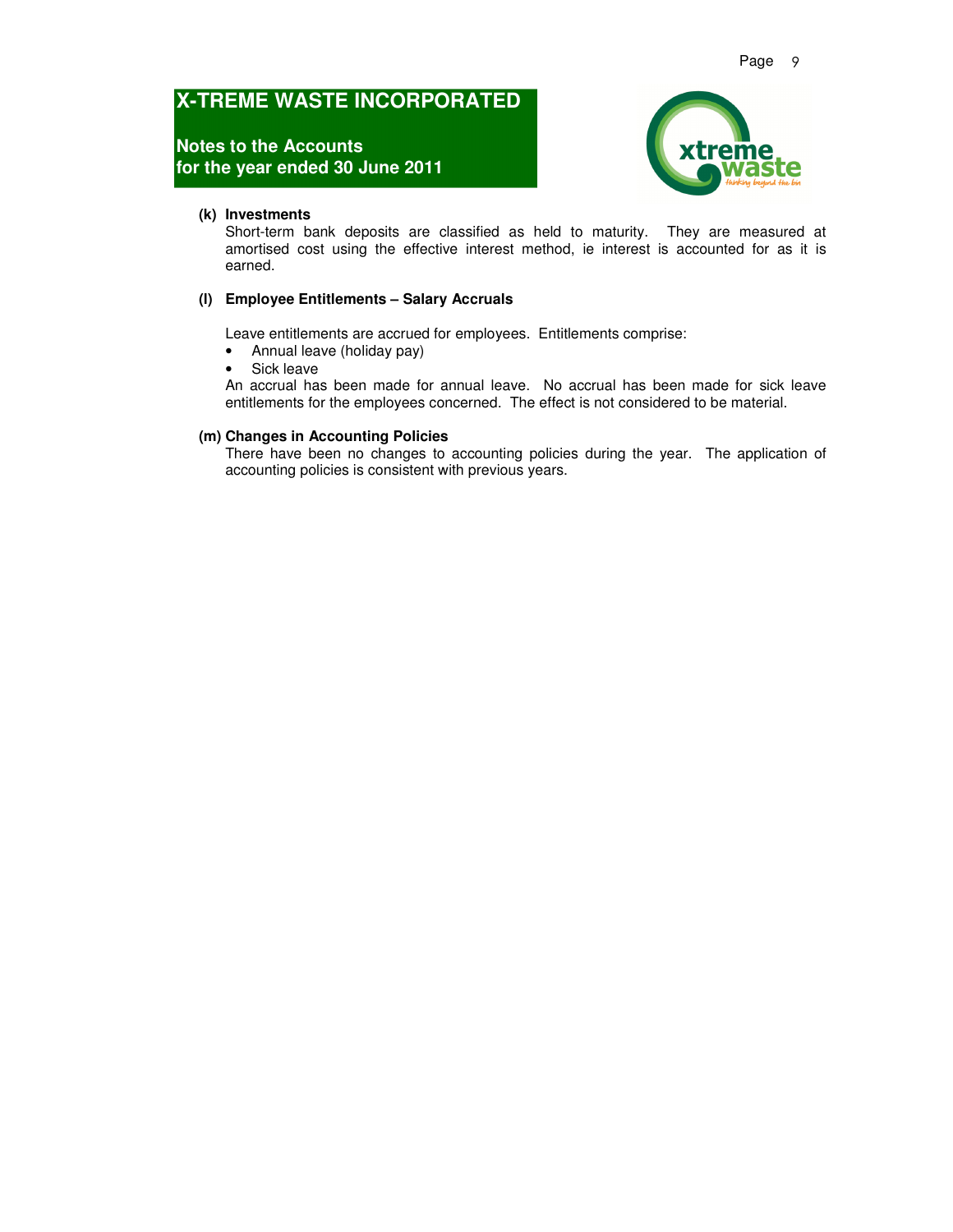# **Notes to the Accounts for the year ended 30 June 2011**



|              |                                                             | 2011<br><b>Actual</b><br>\$ | 2011<br><b>Budget</b><br>\$ | 2010<br><b>Actual</b><br>$\boldsymbol{\mathcal{S}}$ |
|--------------|-------------------------------------------------------------|-----------------------------|-----------------------------|-----------------------------------------------------|
| $\mathbf{2}$ | <b>Sale of Products and Services</b>                        |                             |                             |                                                     |
|              | Collections                                                 | 61,190                      | 60,008                      | 55,122                                              |
|              | Events & Projects                                           | 1,223                       |                             | 3,965                                               |
|              | Miniskip Income                                             | 51,186<br>134,675           | 48,000<br>120,324           | 48,279                                              |
|              | <b>Prepaid Bags</b><br>Recyclables                          | 176,264                     | 166,567                     | 132,728<br>145,795                                  |
|              | <b>Transfer Station Gate Takings</b>                        | 64,048                      | 76,703                      | 87,765                                              |
|              |                                                             | 488,586                     | 471,602                     | 473,654                                             |
| 3            | <b>Contract Income - Waikato District Council</b>           |                             |                             |                                                     |
|              | <b>RTS Management Contract</b>                              | 288,534                     | 271,414                     | 277,132                                             |
|              | Public Bins - Litter & Recycling                            | 100,071                     | 85,421                      | 68,393                                              |
|              | Siteworks                                                   | (1,855)                     |                             | 37,904                                              |
|              | <b>Rural Recycling</b>                                      | 34,771<br>421,521           | 34,771<br>391,606           | 33,682<br>417,111                                   |
|              |                                                             |                             |                             |                                                     |
| 4            | <b>Operating Grants</b><br>Ministry for Environment         | 38,313                      | 68,480                      | 114,562                                             |
|              | <b>Environment Waikato</b>                                  |                             |                             | 10,435                                              |
|              | Lion Foundation                                             | 3,500                       |                             |                                                     |
|              | <b>Trust Waikato</b>                                        |                             |                             | 22,340                                              |
|              | NZ Trade & Enterprise                                       |                             |                             | 8,144                                               |
|              | Department of Conservation                                  | 10,189                      | 11,000                      | 3,036<br>444                                        |
|              | Waste Management Institute NZ<br><b>Sky City</b>            | 1,000                       |                             | 4,556                                               |
|              | Marae Tukere                                                | 2,000                       |                             |                                                     |
|              | Waipa District Council                                      | 9,750                       |                             |                                                     |
|              | Waste Minimisation Fund (Environment Waikato)               | 23,931                      | 23,500                      |                                                     |
|              | Other                                                       | 12,000                      | 71,260                      |                                                     |
|              |                                                             | 100,683                     | 174,240                     | 163,517                                             |
| 5            | <b>Capital Grants</b>                                       |                             |                             |                                                     |
|              | <b>WEL Trust</b>                                            | 8,000<br>8,000              | 10,000<br>10,000            | 9,043<br>9,043                                      |
|              |                                                             |                             |                             |                                                     |
| 6            | Administration<br><b>Accountancy &amp; Consultancy Fees</b> | 3,100                       | 3,000                       | 3,900                                               |
|              | <b>Accident Compensation Premiums</b>                       | 14,960                      | 12,238                      | 14,120                                              |
|              | Advertising & Sponsorship                                   | 3,103                       | 3,000                       | 3,239                                               |
|              | <b>Audit Fees</b>                                           | 1,375                       | 840                         | 2,788                                               |
|              | Communications                                              | 5,677                       | 6,200                       | 5,401                                               |
|              | Consultancy                                                 | 7,333                       | 5,500                       | 3,579                                               |
|              | Coordination<br>Conferences, Travel, Training               | 86,525<br>2,869             | 90,741<br>2,000             | 82,075<br>1,962                                     |
|              | <b>General Expenses</b>                                     | 10,785                      | 6,185                       | 7,665                                               |
|              | Insurance                                                   | 9,660                       | 11,000                      | 9,492                                               |
|              | Printing, Postage, Stationery                               | 2,928                       | 3,500                       | 2,955                                               |
|              | Office Rent, Power, Water Rates                             | 2,550                       | 1,000                       | 1,126                                               |
|              | Research & Development<br><b>Repairs and Replacements</b>   | 1,925                       | 1,000                       | 171                                                 |
|              |                                                             | 152,790                     | 146,204                     | 138,473                                             |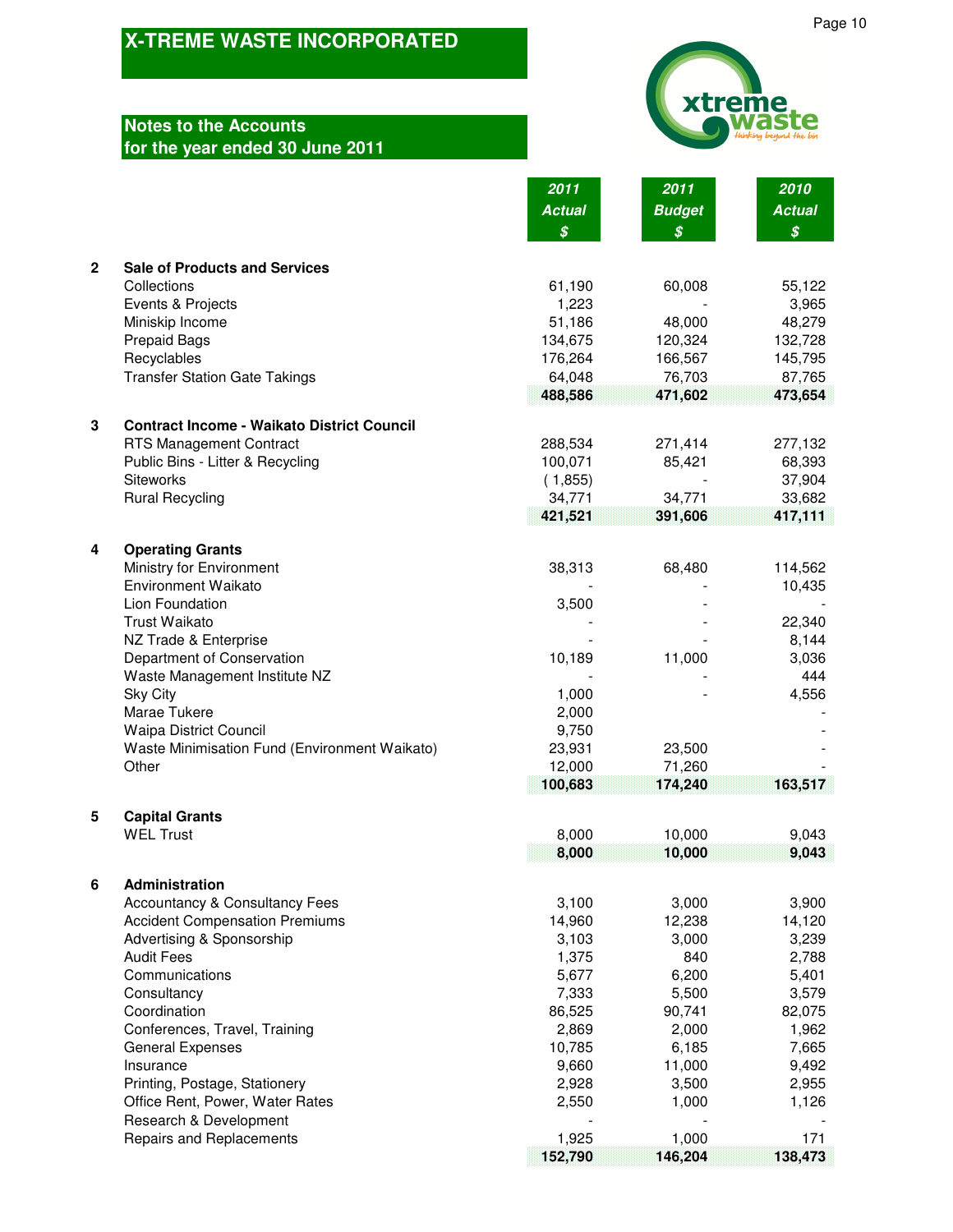# **Notes to the Accounts for the year ended 30 June 2011**



| xtreme<br>waste<br>thinking beyond the bin |
|--------------------------------------------|

|                |                                                                     | 2011                                        | 2011                                        | 2010                                        |
|----------------|---------------------------------------------------------------------|---------------------------------------------|---------------------------------------------|---------------------------------------------|
|                |                                                                     | <b>Actual</b><br>$\boldsymbol{\mathcal{S}}$ | <b>Budget</b><br>$\boldsymbol{\mathcal{S}}$ | <b>Actual</b><br>$\boldsymbol{\mathcal{S}}$ |
| $\overline{7}$ | <b>Education</b>                                                    |                                             |                                             |                                             |
|                | Advertising                                                         | 1,464                                       | 1,800                                       | 899                                         |
|                | Brochures, Web-site & Educational                                   |                                             | 1,000                                       | 205                                         |
|                | Communications                                                      | 435                                         | 1,200                                       | 1,170                                       |
|                | <b>Contractors &amp; Wages</b><br>Events & Projects Expenses        | 37,993<br>1,854                             | 47,173<br>2,000                             | 49,591<br>5,747                             |
|                | General                                                             | 5,798                                       | 5,600                                       | 4,567                                       |
|                | Hui & Conferences                                                   |                                             | 1,000                                       | 227                                         |
|                | <b>Professional Development</b>                                     | 2,964                                       | 2,000                                       | 3,330                                       |
|                | <b>T Shirt Purchases</b>                                            | 599                                         | 600                                         | 506                                         |
|                | Travel & Accommodation                                              | 4,594                                       | 4,000                                       | 3,696                                       |
|                |                                                                     | 55,701                                      | 66,373                                      | 69,938                                      |
| 8              | <b>Pare Kore</b>                                                    |                                             |                                             |                                             |
|                | <b>Contractors &amp; Wages</b>                                      | 45,282                                      | 122,740                                     | 51,395                                      |
|                | <b>Project Costs</b>                                                | 10,502                                      | 27,000                                      | 11,231                                      |
|                |                                                                     | 55,784                                      | 149,740                                     | 62,626                                      |
| 9              | <b>Prepaid Bags</b>                                                 |                                             |                                             |                                             |
|                | Contractors & Wages<br>Purchases                                    | 82,435<br>16,671                            | 78,571                                      | 90,456<br>7,545                             |
|                |                                                                     | 99,106                                      | 13,550<br>92,121                            | 98,001                                      |
| 10             | <b>Refuse Transfer Station (includes Rural Recycling)</b><br>Mulch: |                                             |                                             |                                             |
|                | Opening Stock on Hand                                               | 700                                         |                                             | 438                                         |
|                | <b>Mulching Costs</b>                                               | 4,041                                       | 5,500                                       | 4,719                                       |
|                | Closing Stock on Hand                                               | 1,940                                       |                                             | (700)                                       |
|                | <b>Net Mulching Costs</b>                                           | 2,801                                       | 5,500                                       | 4,457                                       |
|                | Recyclables:                                                        |                                             |                                             |                                             |
|                | Opening Stock on Hand<br>Closing Stock on Hand                      | 5,320                                       |                                             | 4,783<br>5,320                              |
|                | <b>Net Recyclables Costs</b>                                        | 6,408)<br>1,088)                            |                                             | 537)                                        |
|                | Operations:                                                         |                                             |                                             |                                             |
|                | Conferences & Travel                                                | 153                                         |                                             |                                             |
|                | Ewaste                                                              | 1,968                                       |                                             |                                             |
|                | Fadges, Safety Equipment, Consumables                               | 7,598                                       | 10,000                                      | 14,494                                      |
|                | <b>General Expenses</b>                                             | 2,794                                       | 4,336                                       | 13,470                                      |
|                | Koha<br>Recycle Bins                                                | 50                                          |                                             |                                             |
|                | Repairs & Maintenance                                               | 5,737                                       | 5,240                                       | 5,969                                       |
|                | Site Repairs, Hire, Development, Security                           | 9,556                                       | 12,000                                      | 5,296                                       |
|                | Transport                                                           | 99,310                                      | 128,961                                     | 75,484                                      |
|                | <b>Wages &amp; Contractors</b>                                      | 253,388                                     | 215,709                                     | 233,173                                     |
|                | <b>Net Operations</b>                                               | 380,554                                     | 376,246                                     | 347,886                                     |
|                |                                                                     | 382,267                                     | 381,746                                     | 351,806                                     |
| 11             | <b>Miniskips</b>                                                    |                                             |                                             |                                             |
|                | Advertising & Sponsorship<br><b>Contractors &amp; Wages</b>         | 12,108                                      | 15,023                                      | 1,498<br>6,830                              |
|                | Skip Bins, Safety Equipment, Consumables, Repairs                   | 888                                         | 2,000                                       | 1,758                                       |
|                |                                                                     | 12,996                                      | 17,023                                      | 10.086                                      |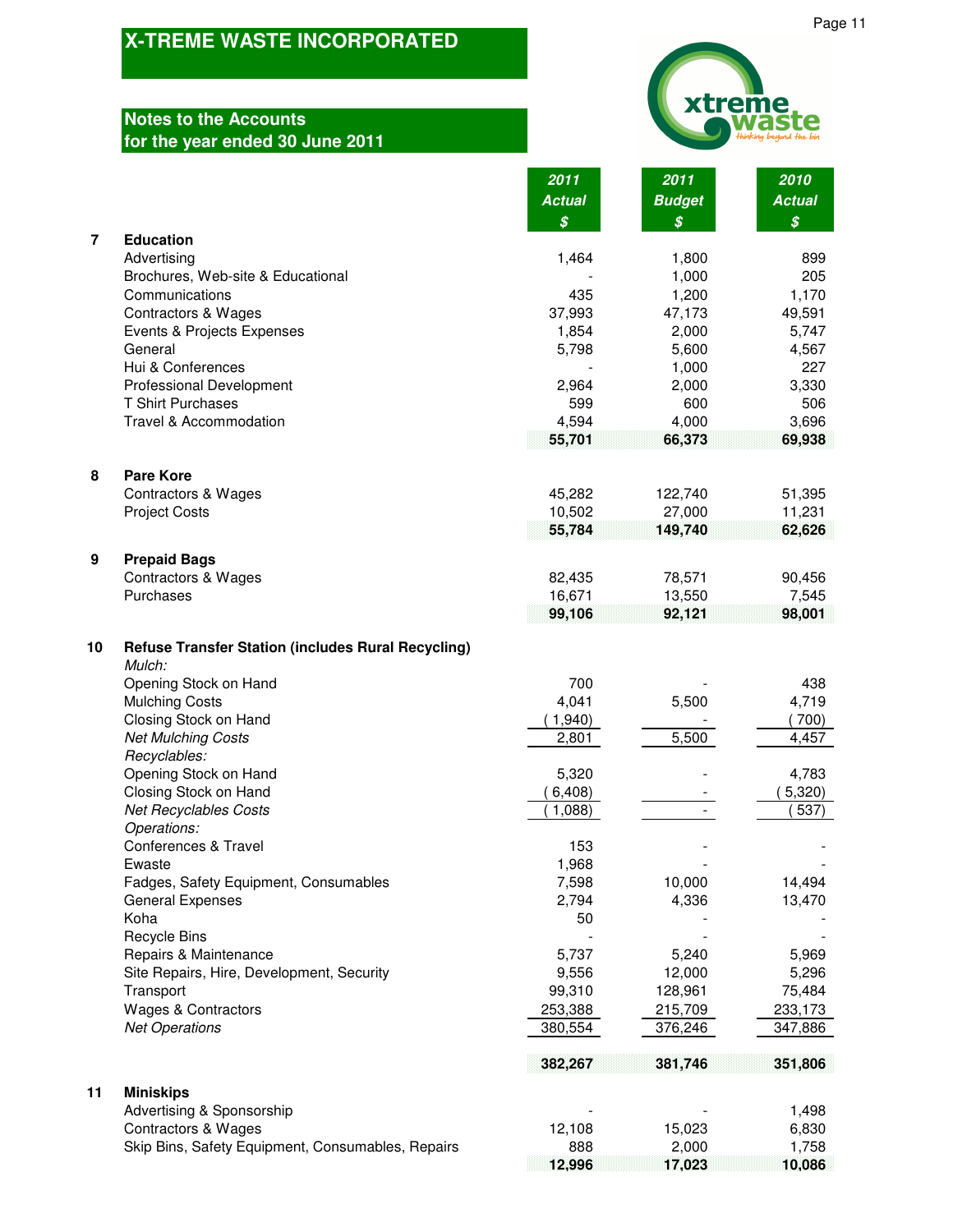|    | <b>X-TREME WASTE INCORPORATED</b>                                                      |                                                     | Page 12                           |                                   |  |
|----|----------------------------------------------------------------------------------------|-----------------------------------------------------|-----------------------------------|-----------------------------------|--|
|    |                                                                                        |                                                     |                                   |                                   |  |
|    | <b>Notes to the Accounts</b><br>for the year ended 30 June 2011                        |                                                     | xtreme                            |                                   |  |
|    |                                                                                        | 2011<br><b>Actual</b><br>$\boldsymbol{\mathcal{S}}$ | 2011<br><b>Budget</b><br>\$       | 2010<br><b>Actual</b><br>\$       |  |
| 12 | <b>Kerbside Collections</b><br><b>Contractors &amp; Wages</b>                          | 72,767                                              | 64,123                            | 67,100                            |  |
|    | Fadges, Safety Equipment, Consumables, Repairs                                         | 72,767                                              | 2,000<br>66,123                   | 67,100                            |  |
| 13 | <b>Public Bins</b>                                                                     |                                                     |                                   |                                   |  |
|    | <b>Contractors &amp; Wages</b><br>Bin Bags & Liners, Consumables, Repairs              | 31,468<br>2,665                                     | 27,993<br>5,061                   | 31,676<br>4,223                   |  |
|    |                                                                                        | 34,133                                              | 33,054                            | 35,899                            |  |
| 14 | <b>Rural Recycling</b>                                                                 |                                                     |                                   |                                   |  |
|    | <b>Contractors &amp; Wages</b><br>Consumables, Repairs                                 | 134<br>624                                          | 11,905<br>693                     | 8,717<br>457                      |  |
|    |                                                                                        | 758                                                 | 12,598                            | 9,174                             |  |
| 15 | <b>Business Collections</b>                                                            |                                                     |                                   |                                   |  |
|    | <b>Contractors &amp; Wages</b><br>Fadges, Safety Equipment, Consumables, Repairs, Hire | 36,786<br>5,925                                     | 21,675<br>3,369                   | 29,043<br>1,720                   |  |
|    |                                                                                        | 42,711                                              | 25,044                            | 30,763                            |  |
| 16 | <b>Property, Plant &amp; Equipment</b>                                                 | <b>Closing</b><br>Cost                              | <b>Closing</b><br><b>Bk Value</b> | <b>Opening</b><br><b>Bk Value</b> |  |
|    | Plant & Equipment - Office                                                             | 12,108                                              | 3,693                             | 5,189                             |  |
|    | Plant & Equipment - Site                                                               | 95,908<br>25,811                                    | 39,900                            | 53,860                            |  |
|    | Plant & Equipment - Recycling Containers<br><b>Building &amp; Site Development</b>     | 85,701                                              | 10,907<br>55,771                  | 13,957<br>41,771                  |  |
|    | Vehicles                                                                               | 266,724                                             | 50,216                            | 98,073                            |  |
|    | <b>Depreciation</b>                                                                    | 486,252                                             | 160,487                           | 212,850                           |  |
|    |                                                                                        | <b>Rates</b>                                        | 2011                              | 2010                              |  |
|    | Plant & Equipment - Office                                                             | 33.0%                                               | 2,621                             | 2,172                             |  |
|    | Plant & Equipment - Site<br>Plant & Equipment - Recycling Containers                   | 33.0%<br>12.5%                                      | 16,581<br>3,050                   | 14,920<br>1,999                   |  |
|    | <b>Building &amp; Site Development</b>                                                 | 4% & 12.5%                                          | 6,201                             | 5,234                             |  |
|    | Vehicles                                                                               | 20.0%                                               | 47,857                            | 50,767                            |  |
|    |                                                                                        |                                                     | 76,310                            | 75,092                            |  |
|    |                                                                                        | 2011<br><b>Actual</b><br>\$                         | 2011<br><b>Budget</b><br>\$       | 2010<br><b>Actual</b><br>\$       |  |

**85,910** 51,964

# **17 Cash & Bank**

Westpac Cheque Account 24,200 11,819 34,891<br>ASB Investment Account 61,002 40,000 64,312 ASB Investment Account 61,002 40,000 64,312<br>Cash On Hand 61,002 145 145 Cash On Hand 708 145 145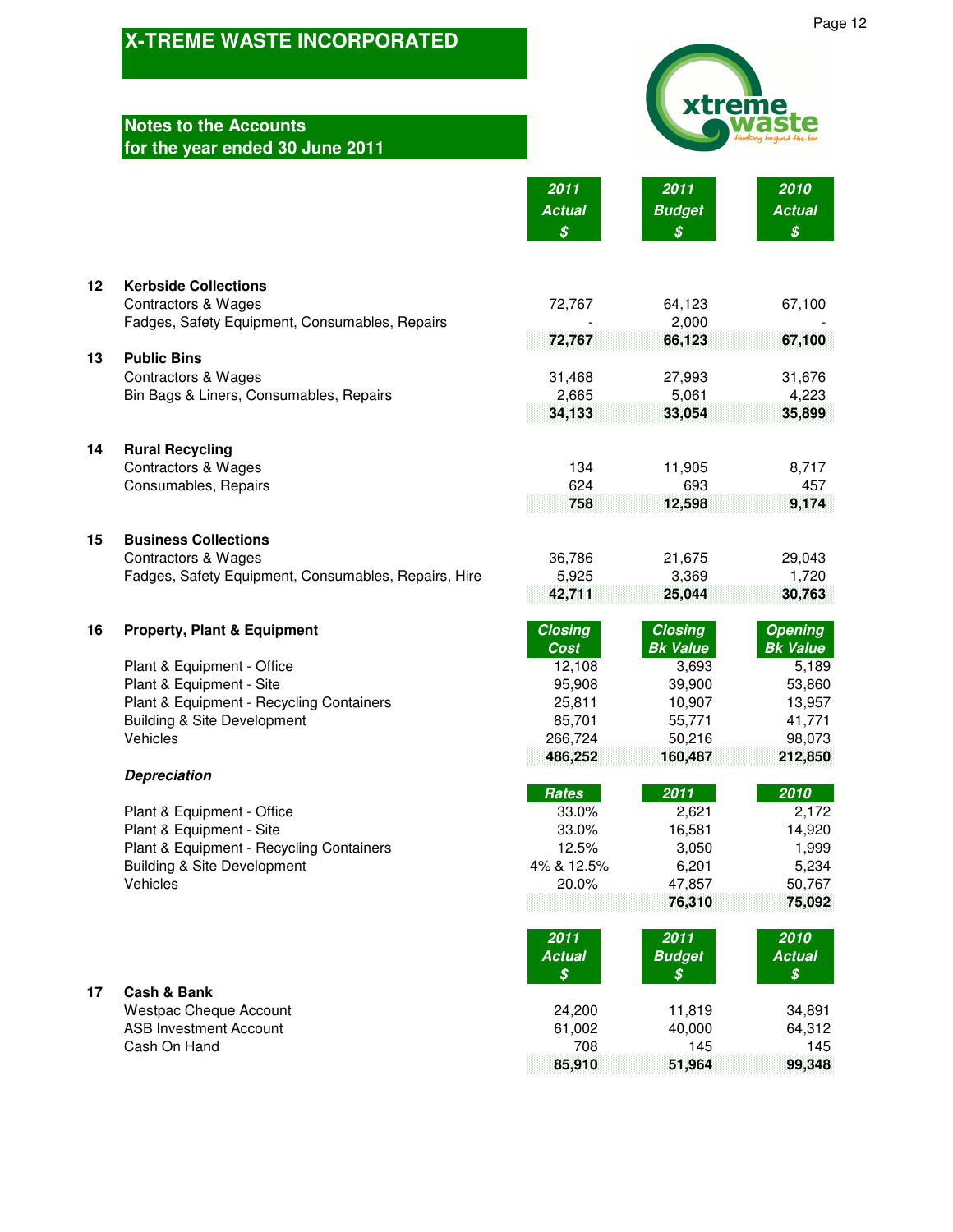### **Notes to th** for the year

|    | A-THEIME WASTE INCONFORATED<br><b>Notes to the Accounts</b> |                       | xtreme                |                       |  |
|----|-------------------------------------------------------------|-----------------------|-----------------------|-----------------------|--|
|    | for the year ended 30 June 2011                             | 2011<br><b>Actual</b> | 2011<br><b>Budget</b> | 2010<br><b>Actual</b> |  |
|    |                                                             | \$                    | \$                    | \$                    |  |
| 18 | Inventory                                                   |                       |                       |                       |  |
|    | Mulch                                                       | 1,940                 | 700                   | 700                   |  |
|    | <b>Prepaid Bags</b>                                         | 7,164                 | 5,000                 | 5,152                 |  |
|    | Recyclables                                                 | 6,408                 | 5,400                 | 5,320                 |  |
|    | <b>T</b> Shirts                                             |                       | 400                   | 393                   |  |
| 19 | <b>Accounts Receivable</b>                                  | 15,512                | 11,500                | 11,565                |  |
|    | <b>Local Customers</b>                                      | 76,076                | 42,000                | 34,711                |  |
|    | Provisional for Doubtful Debts                              | (860)                 |                       | (1,000)               |  |
|    | <b>Government Agencies</b>                                  | 902                   | 16,000                | 23,867                |  |
|    | <b>Waikato District Council</b>                             | 60,029                | 55,000                | 55,263                |  |
|    |                                                             | 136,147               | 113,000               | 112,841               |  |
| 20 | <b>Prepaid Expenses</b>                                     |                       |                       |                       |  |
|    | Insurance Premiums paid in advance                          | 8,986                 | 10,000                | 9,660                 |  |
|    |                                                             | 8,986                 | 10,000                | 9,660                 |  |
| 21 | <b>Grants Received in Advance</b>                           |                       |                       |                       |  |
|    | <b>WEL Trust</b><br>$Cl_{21}Cl_{11}$                        | 7,000                 | 10,000                | 17,000<br>∩∩∩ מ       |  |

| <b>Sky City</b>              |                          | -      | 2.000  |
|------------------------------|--------------------------|--------|--------|
| <b>Hamilton City Council</b> | 4.500                    | -      | 4,500  |
| Other                        | $\overline{\phantom{0}}$ | 15.000 |        |
|                              | 11,500                   | 25,000 | 23,500 |

*X-treme Waste Inc has received a grant from the Waste Minimisation Fund of \$27,150 for a project researching the management of organic waste, payable upon achievement of milestones. As at 30 June 2011, \$14,159 was due for payment and a further \$3,219 was to be paid upon completion of the project. (2010: \$5,500 for Community Conservation Fund)*

### **22 Term Loans**

| Prometheus Loan 1 - Current portion | 42.839 | 40.000 | 35.349  |
|-------------------------------------|--------|--------|---------|
| Prometheus Loan 2 - Current portion | 7.149  | 8.000  | 5.685   |
| Prometheus Loan 1 - Term portion    | 29.085 | 32,000 | 75.363  |
| Prometheus Loan 2 - Term portion    | 14.165 | 14.000 | 22.102  |
|                                     | 93.238 | 94.000 | 138.499 |

*Loan 1 repayments are \$4006.71 monthly. The loan commenced 31 August 2007, and the final payment is due 30 July 2014. The effective interest rate is 9.94% (2010: 11.5%)*

*Loan 2 repayments are \$745.83 monthly. The loan commenced 30 March 2008, and the final payment is due 30 July 2014. The effective interest rate is 9.95% (2010: 11.5%)*

### **23 Related Party Transactions**

X-treme Waste Incorporated employs or contracts the services of members of the committee on a commercial basis, and contracts are formally documented.